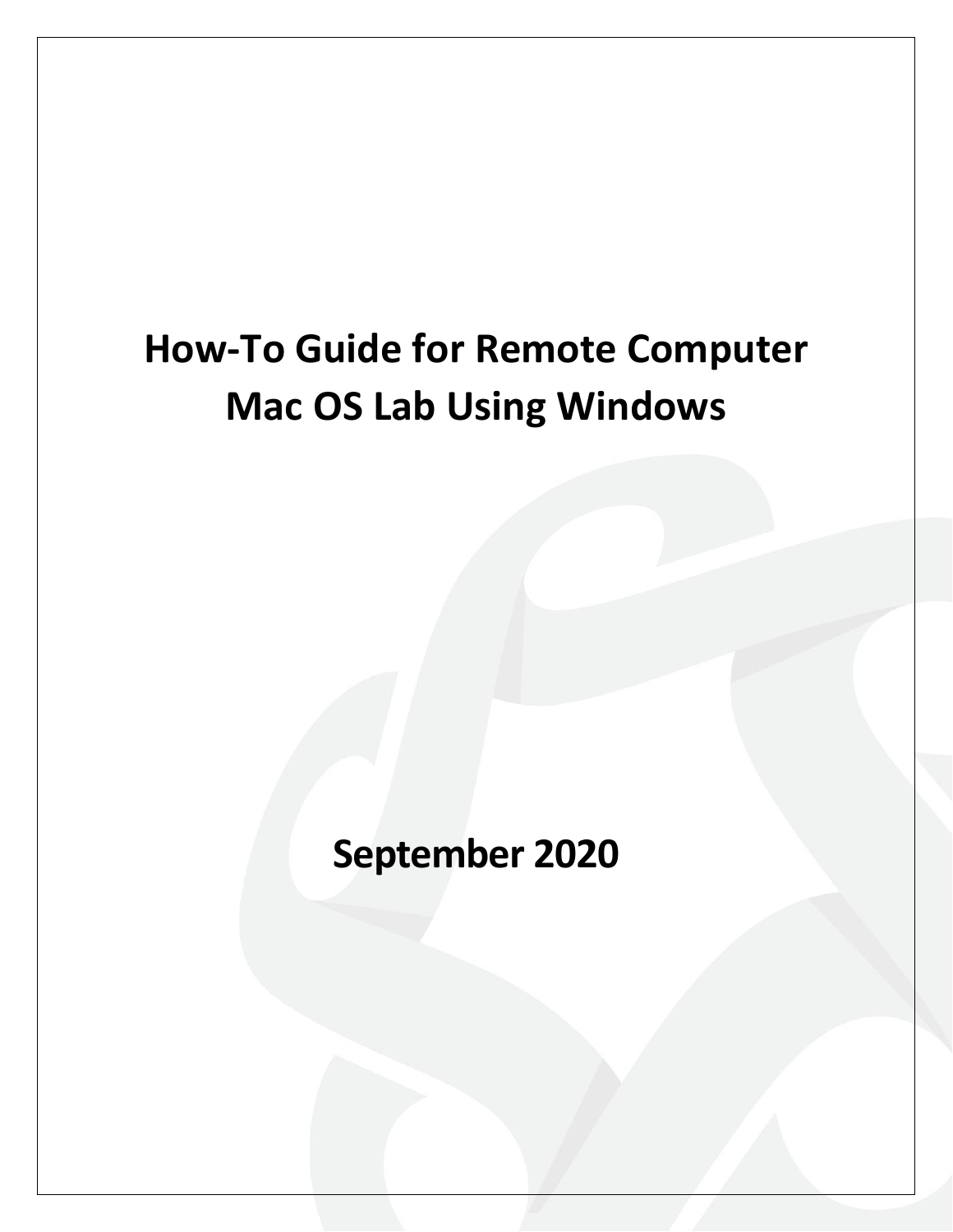

### **Table of Contents**

|                         | 1.1<br>1.2 |  |
|-------------------------|------------|--|
| $\overline{\mathbf{z}}$ |            |  |
| А.                      |            |  |
| A.1                     |            |  |
| A.2                     |            |  |
| A.3                     |            |  |
| A.4                     |            |  |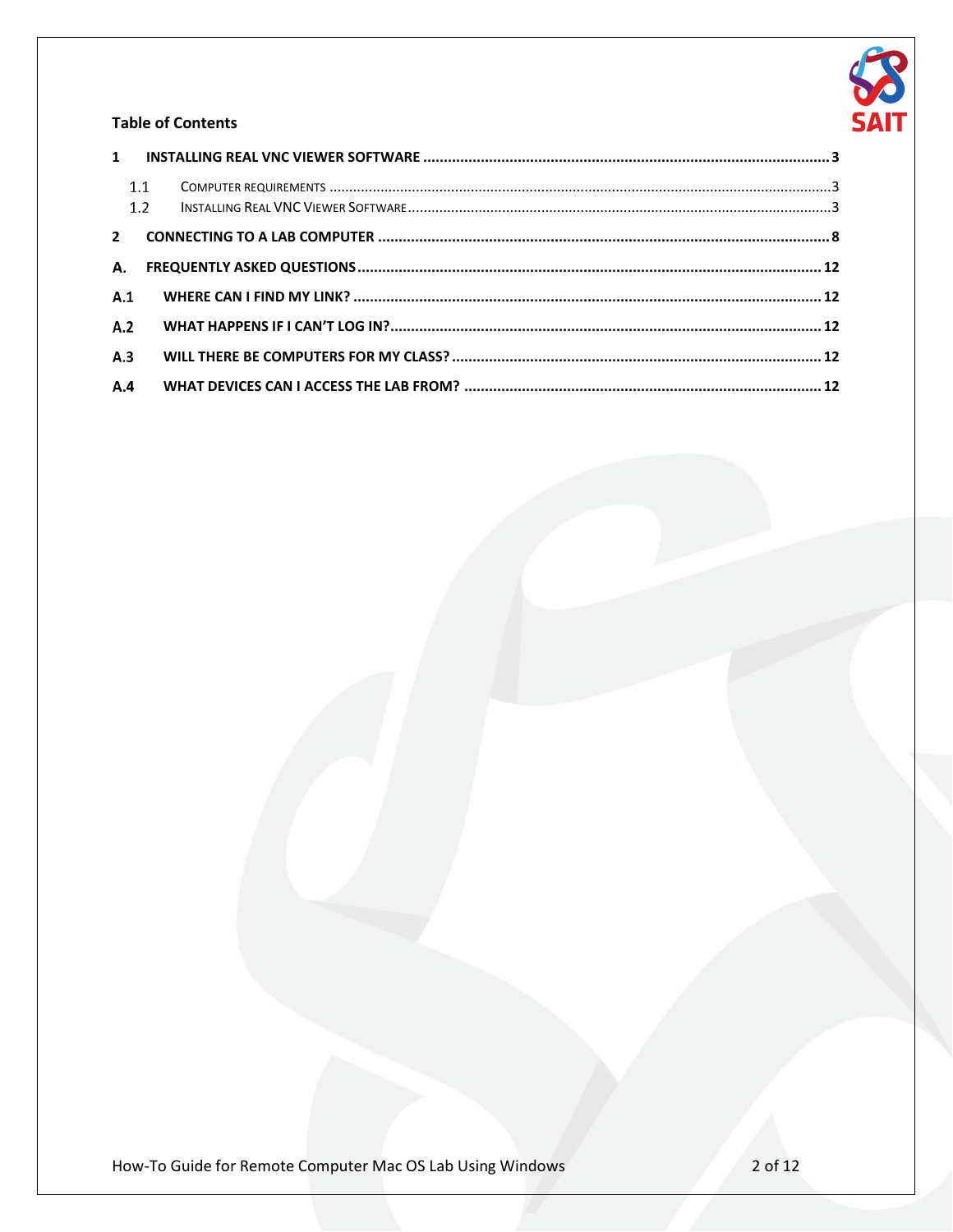

# <span id="page-2-0"></span>**1 Installing Real VNC Viewer Software**

## <span id="page-2-1"></span>1.1 Computer requirements

- A Windows computer with an internet connection
- Download and install SAIT Global Protect VPN Client. Instructions for VPN are found [here](https://www.sait.ca/student-life/student-services/technical-support-and-resources/network-and-wifi-access)

#### <span id="page-2-2"></span>Installing Real VNC Viewer Software  $1.2$

- 1. Connect to SAIT Global Protect VPN Client fo[r Windows.](https://www.sait.ca/about-sait/administration/departments/health-safety-and-environment-services/pandemic-response/vpn-windows#new_tab)
- 2. Open a Web Browser and click on th[e Remote Computer Lab Access Website.](https://remoteaccess.labstats.com/southern-alberta-institute-of-technology)

### Southern Alberta Institute of Technology REMOTE COMPUTER ACCESS

| <b>Computer Labs</b><br>CA200 - PC - Cont. Ed. | CA200 - PC - Cont. Ed.<br>93 computers available |                           |                |
|------------------------------------------------|--------------------------------------------------|---------------------------|----------------|
| KA021 - PC - IIET                              |                                                  |                           |                |
| KA216 - PC - PT                                | IS220393<br>頭                                    | IS220393 andm.ds sait ca  | Connect        |
| KA218 - PC - EET                               |                                                  |                           |                |
| KA229 - PC - Water Treatment                   | IS222110<br>謡                                    | IS222110.acdm.ds.sait.ca  | Connect        |
| KA303 - PC - PT                                |                                                  |                           |                |
| KA3D9 - PC - PT                                | IS220442<br>蟷                                    | IS220442.acdm.ds.sait.ca. | <b>Connect</b> |
| KA322 - PC - Drillsim                          |                                                  |                           |                |
| KA323 - PC - PT                                | <b>謡 IS220450</b>                                | IS220450.acdm.ds.sait.ca  | <b>Connect</b> |
| MC206 - PC - NMPD                              |                                                  |                           |                |
| MC207 - PC - LIT                               | <b>■ IS222084</b>                                | IS222084.acdm.ds sait ca  | <b>Connect</b> |
| MD110 - Mac - NMPD - FVP                       |                                                  |                           |                |
| MD317 - PC - DBA                               | IS222072<br>45                                   | IS222072.acdm.ds.sait.ca  | <b>Connect</b> |
| NH409 - PC - PPD                               |                                                  |                           |                |
| NK113 - PC - BGIS                              | IS222086                                         | IS222086.acdm.ds.sait.ca  | <b>Connect</b> |
|                                                |                                                  |                           |                |

3. Find your computer lab classroom from the list provided. This will be the same classroom as your schedule from the Office of the Registrar.

| KA322 - PC - Drillsim<br>KA323 - PC - PT         | MD110 - Mac - NMPD - FVP<br>32 computers available |                           |                |  |  |  |
|--------------------------------------------------|----------------------------------------------------|---------------------------|----------------|--|--|--|
| MC206 - PC - NMPD<br>MC207 - PC - LIT            | $\bullet$ ict221269.local                          | ict221269.acdm.ds.sait.ca | Connect        |  |  |  |
| $MD110 - Mac - NMPD - FVP$ ><br>MD317 - PC - DBA | $\bullet$ ict221275.local                          | ict221275.acdm.ds.sait.ca | Connect        |  |  |  |
| NH409 - PC - PPD<br>NK113 - PC - BGIS            | $\dot{\bullet}$ ict221273.local                    | ict221273.acdm.ds.sait.ca | <b>Connect</b> |  |  |  |
| NK116 - PC - GNT<br><b>NK120 - PC - BGIS</b>     | $\bullet$ ict221291.local                          | ict221291.acdm.ds.sait.ca | Connect        |  |  |  |
| $N K 201 - DC - R G C$                           | <b>CONCL</b>                                       |                           |                |  |  |  |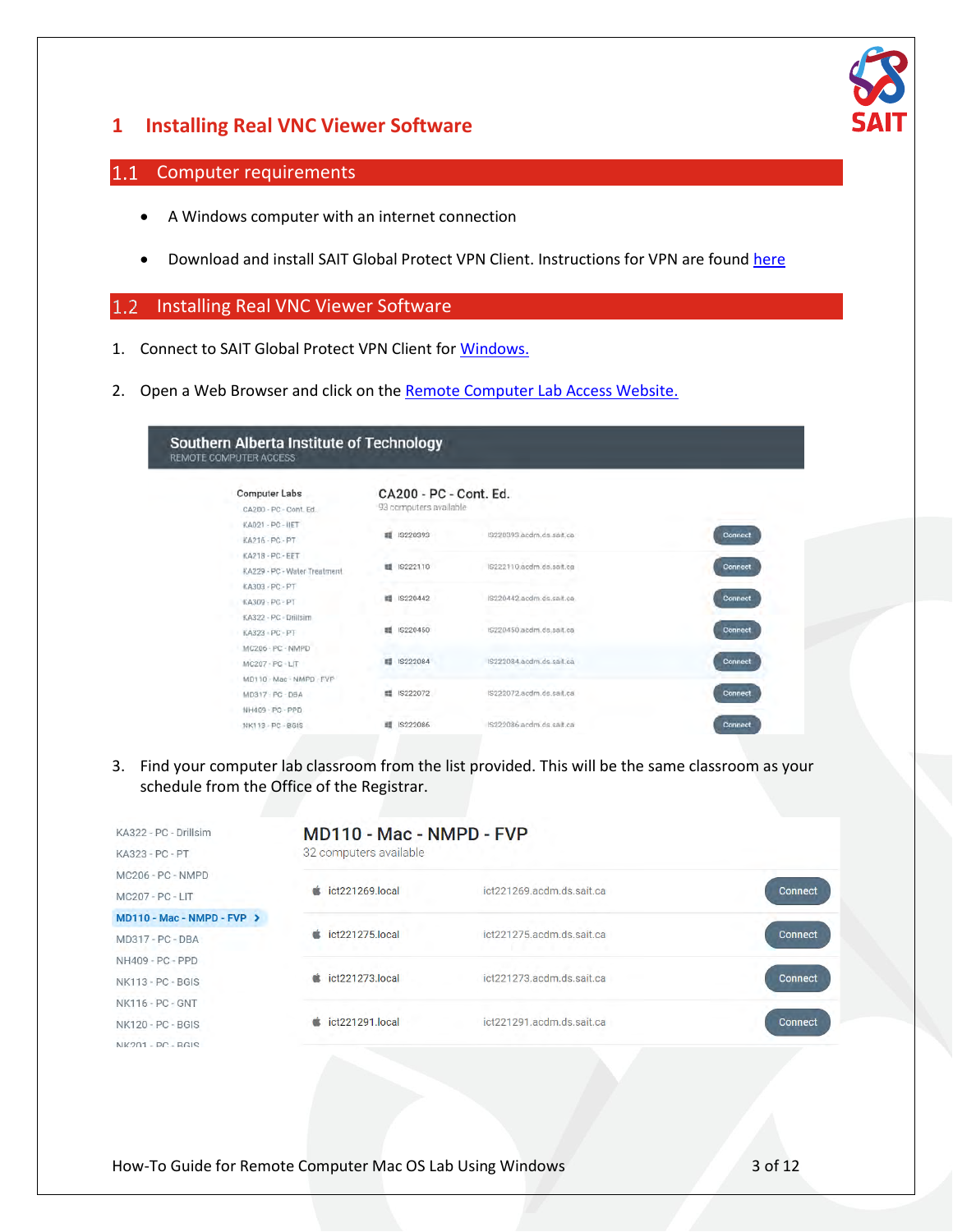4. Once in your *"Classroom"* select a Mac Computer and click *"Connect"*



5. Select the *"Install RealVNC Viewer"* link to download and install the software.

|                                                                     | Connect to ict221275.local                                                                                        |                                                                                                                                                                    |                            |                               |        |                    |                      | ×    |
|---------------------------------------------------------------------|-------------------------------------------------------------------------------------------------------------------|--------------------------------------------------------------------------------------------------------------------------------------------------------------------|----------------------------|-------------------------------|--------|--------------------|----------------------|------|
|                                                                     |                                                                                                                   |                                                                                                                                                                    |                            | 므→므                           |        |                    |                      |      |
|                                                                     | <b>Connecting from Windows or Mac</b>                                                                             | 1. Install RealVNC Viewer<br>2. Copy and paste the following address into the vnc viewer<br>ict221275.acdm.ds.sait.ca<br>3. Log in with your username and password |                            |                               |        |                    |                      |      |
| Select "Download VNC Viewer" to start installing the software<br>6. |                                                                                                                   |                                                                                                                                                                    |                            |                               |        |                    |                      |      |
|                                                                     | VNC® Connect consists of VNC® Viewer and VNC® Server                                                              |                                                                                                                                                                    |                            |                               |        |                    |                      |      |
|                                                                     | Download VNC® Viewer to the device you want to control from, below. Make sure you've installed VNC® Server on the |                                                                                                                                                                    |                            | computer you want to control. |        |                    |                      |      |
|                                                                     | macOs<br>LIFIUX                                                                                                   | Raspberry PI                                                                                                                                                       | iOS<br>IOS                 | Android                       | Chrome | socaris<br>Solaris | <b>MOUX</b><br>HP-UX | AIX. |
|                                                                     |                                                                                                                   |                                                                                                                                                                    |                            |                               |        |                    |                      |      |
|                                                                     |                                                                                                                   | 5HA-256; 6764e39303b4c49e8401e91878b1b26e3706ab5ffb4bac5f6e6334ecfe3363ae                                                                                          | <b>Download VNC Viewer</b> |                               |        |                    |                      |      |
|                                                                     |                                                                                                                   |                                                                                                                                                                    | EXE XB6/X64                |                               |        |                    |                      |      |
|                                                                     |                                                                                                                   |                                                                                                                                                                    | Looking for VNC® Server?   |                               |        |                    |                      |      |
|                                                                     |                                                                                                                   |                                                                                                                                                                    |                            |                               |        |                    |                      |      |
|                                                                     |                                                                                                                   |                                                                                                                                                                    |                            |                               |        |                    |                      |      |

How-To Guide for Remote Computer Mac OS Lab Using Windows 4 of 12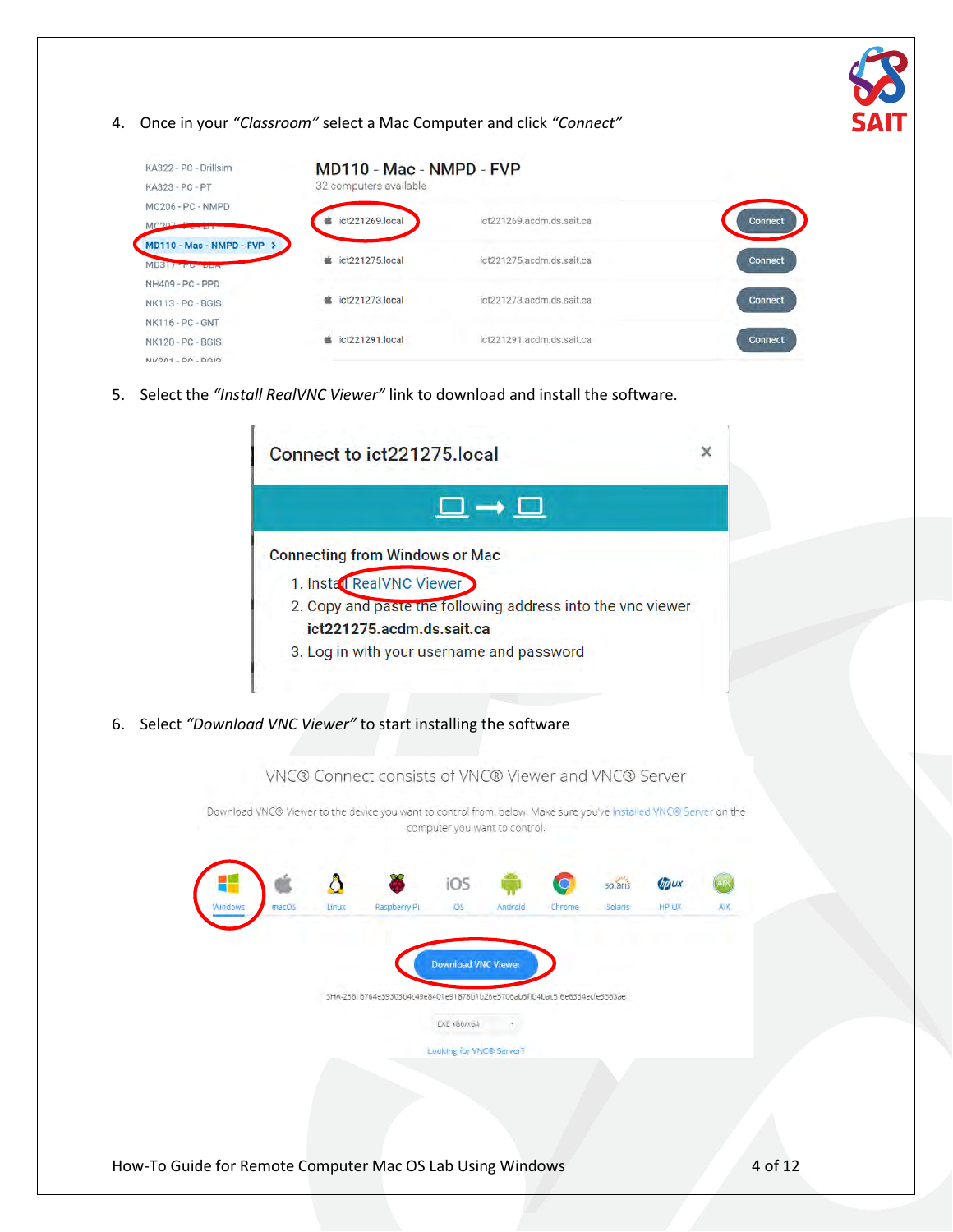

7. Select the language used during installation



8. The VNC Setup Wizard will appear. Select *"Next"*



9. The User License Agreement window will display. Select the *"Accept"* the terms and select *"Next"*

| VNC CONNECT END USER LICENSE AGREEMENT                                                                                                                                                                                                                                                                                                                                                                                                                                                                                                                                                                                                                                                                                                                                                                                            |  |
|-----------------------------------------------------------------------------------------------------------------------------------------------------------------------------------------------------------------------------------------------------------------------------------------------------------------------------------------------------------------------------------------------------------------------------------------------------------------------------------------------------------------------------------------------------------------------------------------------------------------------------------------------------------------------------------------------------------------------------------------------------------------------------------------------------------------------------------|--|
| IN ORDER TO INSTALL ANY PART OF THE SOFTWARE (AS DEFINED BELOW),<br>AND/OR TO RETAIN THE SERVICES (AS DEFINED BELOW) OF REALVNC, YOU<br>MUST FIRST ACCEPT THE TERMS AND CONDITIONS OF THIS AGREEMENT. BY<br>USING ALL OR ANY PORTION OF THE SOFTWARE YOU ACCEPT ALL THE TERMS.<br>AND CONDITIONS OF THIS AGREEMENT. YOU AGREE THAT THIS AGREEMENT<br>IS ENFORCEABLE LIKE ANY WRITTEN NEGOTIATED AGREEMENT SIGNED BY<br>YOU. IF YOU DO NOT AGREE THEN DO NOT INSTALL OR USE ANY PART OF<br>THE SOFTWARE, BY INSTALLING ANY UPDATED VERSION OF THE SOFTWARE<br>WHICH MAY BE MADE AVAILABLE, YOU ACCEPT THAT THE TERMS OF THIS<br>AGREEMENT APPLY TO SUCH UPDATED SOFTWARE. REALVNC LIMITED<br>("REALVNC") MAY MODIFY THESE TERMS AND CONDITIONS AT ANY TIME. BY<br>INSTALLING ANY UPDATED VERSION OF THE SOFTWARE WHICH MAY BE MADE |  |
| cept the terms in the License Agreement                                                                                                                                                                                                                                                                                                                                                                                                                                                                                                                                                                                                                                                                                                                                                                                           |  |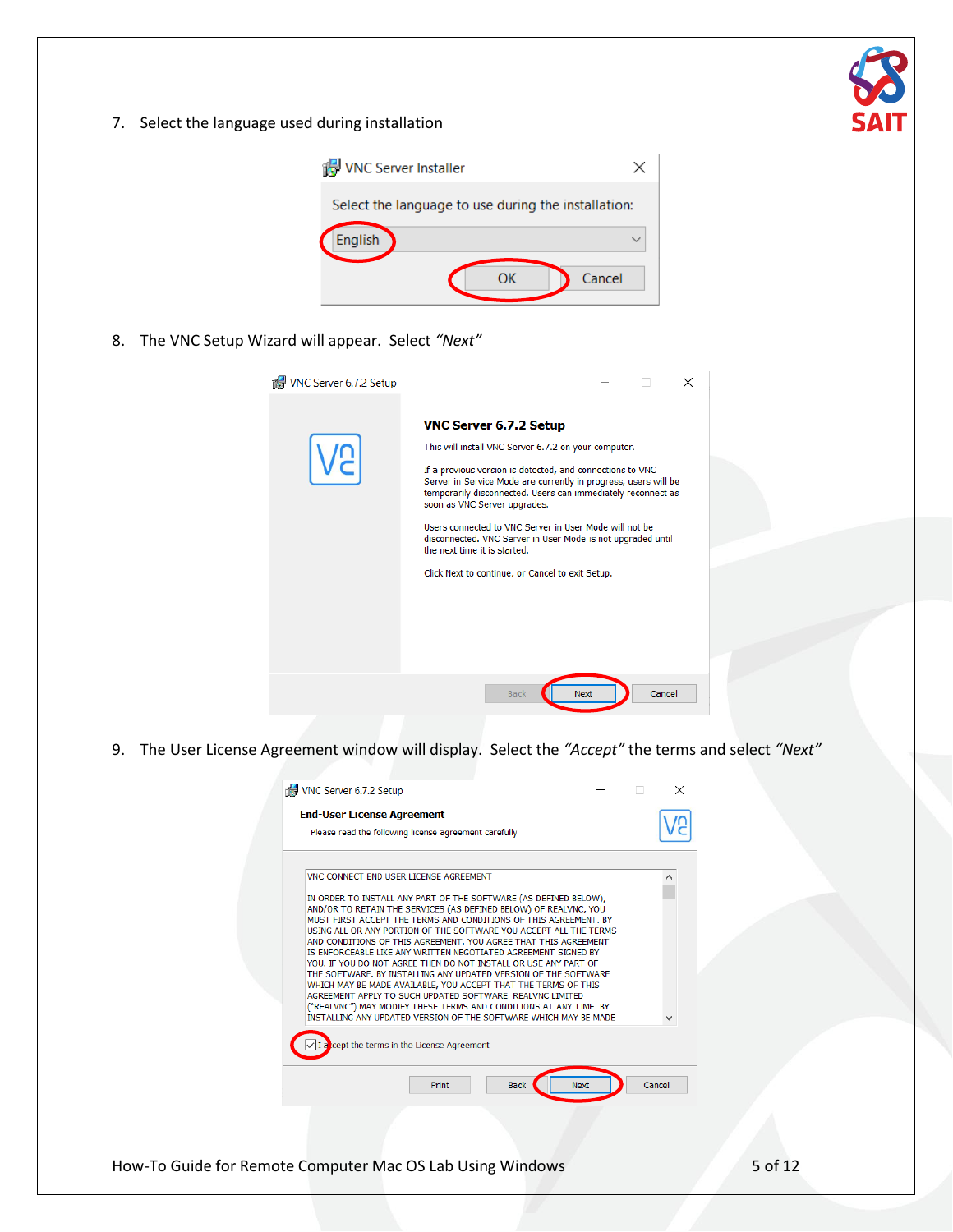| 10. Select "Next" |                                                                                                                                                                                                                                                                                                                                                                                          | VC<br><b>SAI1</b> |
|-------------------|------------------------------------------------------------------------------------------------------------------------------------------------------------------------------------------------------------------------------------------------------------------------------------------------------------------------------------------------------------------------------------------|-------------------|
|                   | VNC Server 6.7.2 Setup<br>$\Box$<br>×                                                                                                                                                                                                                                                                                                                                                    |                   |
|                   | <b>Custom Setup</b>                                                                                                                                                                                                                                                                                                                                                                      |                   |
|                   | n<br>C<br>Select the way you want features to be installed.                                                                                                                                                                                                                                                                                                                              |                   |
|                   | Click the icons in the tree below to change the way features will be installed.                                                                                                                                                                                                                                                                                                          |                   |
|                   | <b>E-E-VNC Server</b><br>Installs VNC Server, allowing you to<br><b>D</b> - VNC Printer Driver<br>control this computer remotely.<br>This feature requires 34MB on your<br>hard drive. It has 1 of 1 subfeatures<br>selected. The subfeatures require<br>1141KB on your hard drive.                                                                                                      |                   |
|                   | C:\Program Files\RealVNC\VNC Server\<br>Location:<br>Browse                                                                                                                                                                                                                                                                                                                              |                   |
|                   | Disk Usage<br><b>Back</b><br>Cancel<br>Reset<br>Next                                                                                                                                                                                                                                                                                                                                     |                   |
|                   | 11. Ensure the firewall box is selected. Then click on "Next"                                                                                                                                                                                                                                                                                                                            |                   |
|                   | VNC Server 6.7.2 Setup<br>$\Box$<br>$\times$                                                                                                                                                                                                                                                                                                                                             |                   |
|                   | Add a VNC Server firewall exception                                                                                                                                                                                                                                                                                                                                                      |                   |
|                   | In some circumstances an exception must be added to the firewall. VNC Server can attempt<br>to add this exception, or you can configure the firewall yourself. Note that some firewalls<br>may prevent VNC Server adding an exception. If VNC Viewer users experience connection<br>problems, examine the firewall's settings.<br>$\sqrt{A}$ an exception to the firewall for VNC Server |                   |
|                   | <b>Back</b><br>Next<br>Cancel                                                                                                                                                                                                                                                                                                                                                            |                   |
|                   |                                                                                                                                                                                                                                                                                                                                                                                          |                   |
|                   |                                                                                                                                                                                                                                                                                                                                                                                          |                   |
|                   |                                                                                                                                                                                                                                                                                                                                                                                          |                   |
|                   |                                                                                                                                                                                                                                                                                                                                                                                          |                   |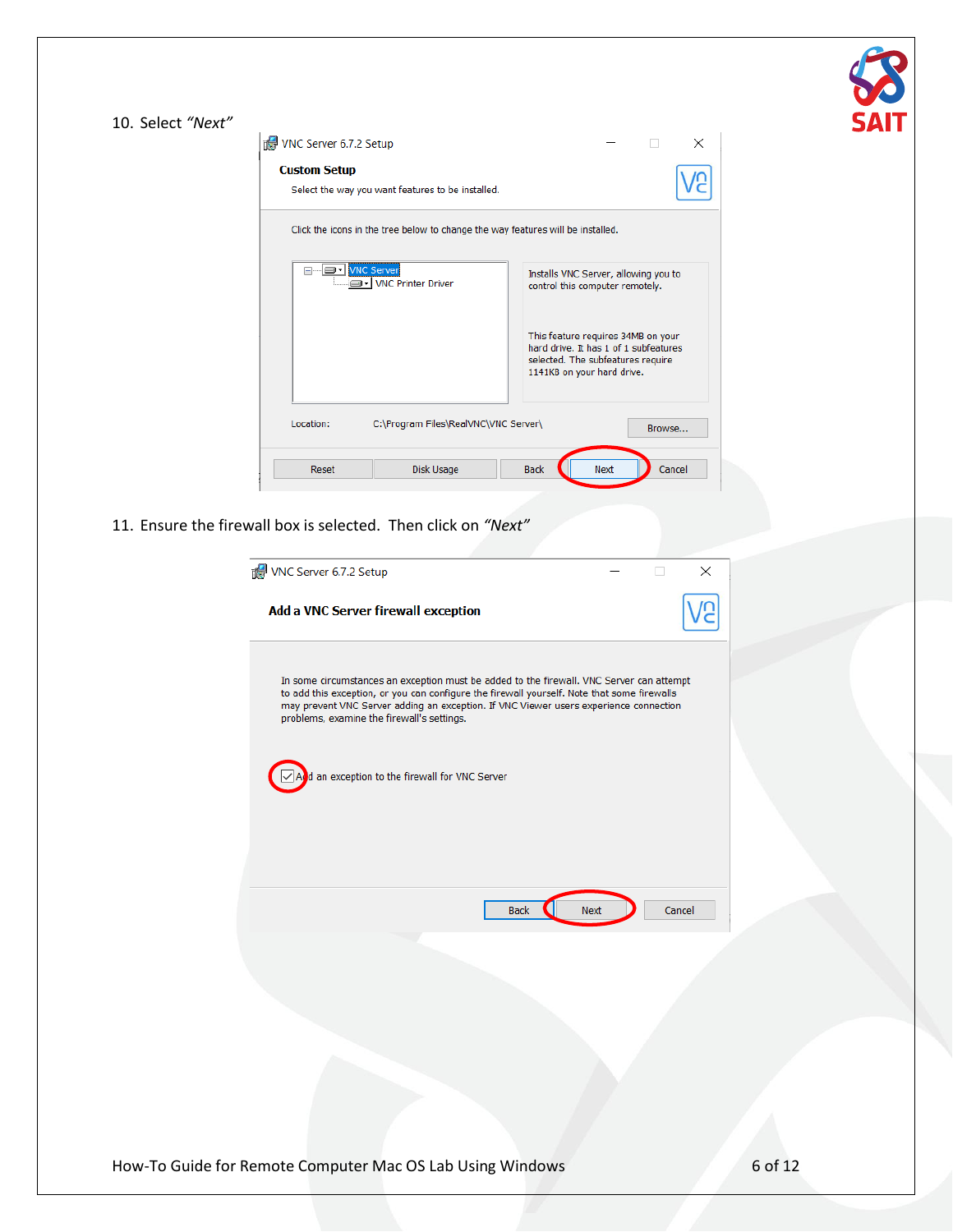| VNC Server 6.7.2 Setup                           |                                                                                                            | $\times$<br>=             |  |
|--------------------------------------------------|------------------------------------------------------------------------------------------------------------|---------------------------|--|
| Ready to install VNC Server 6.7.2                |                                                                                                            | ę                         |  |
| settings. Click Cancel to exit the wizard.       | Click Install to begin the installation. Click Back to review or change any of your installation           |                           |  |
|                                                  |                                                                                                            |                           |  |
|                                                  |                                                                                                            |                           |  |
|                                                  | <b>Back</b><br>Install                                                                                     | Cancel                    |  |
| 13. Select "Finish" to complete the installation |                                                                                                            |                           |  |
| VNC Server 6.7.2 Setup                           |                                                                                                            | $\times$                  |  |
|                                                  | Completed the VNC Server 6.7.2 Setup<br><b>Wizard</b><br>Click the Finish button to exit the Setup Wizard. |                           |  |
|                                                  |                                                                                                            |                           |  |
|                                                  |                                                                                                            |                           |  |
|                                                  | <b>Vack</b>                                                                                                | <b>Carlcell</b><br>Finish |  |
|                                                  |                                                                                                            |                           |  |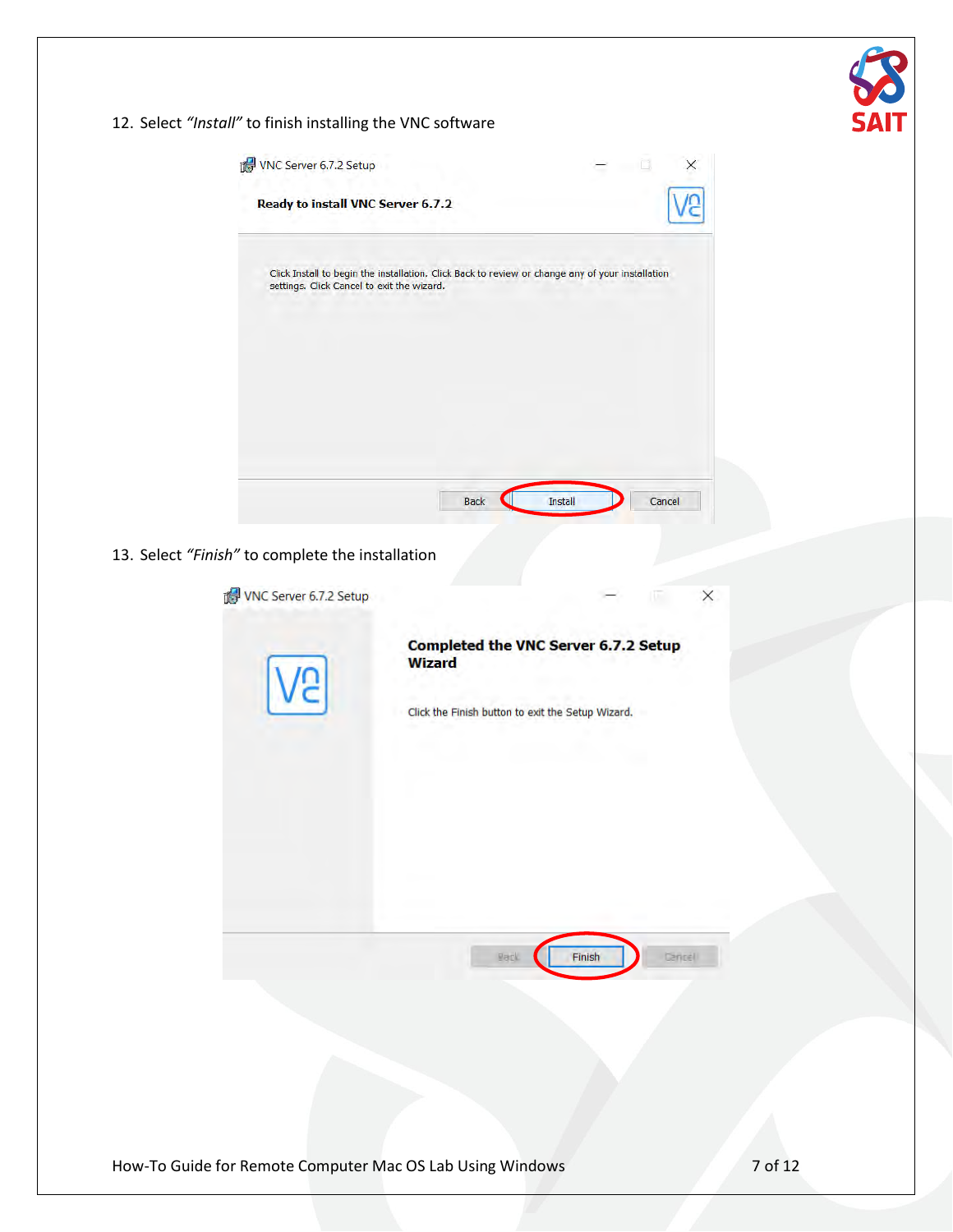

# <span id="page-7-0"></span>**2 Connecting to a Lab Computer**

1. Connect to portal.sait.ca through [GlobalProtect VPN](https://www.sait.ca/student-life/student-services/technical-support-and-resources/network-and-wifi-access)



2. Open VNC Viewer app from the Windows menu



How-To Guide for Remote Computer Mac OS Lab Using Windows 8 of 12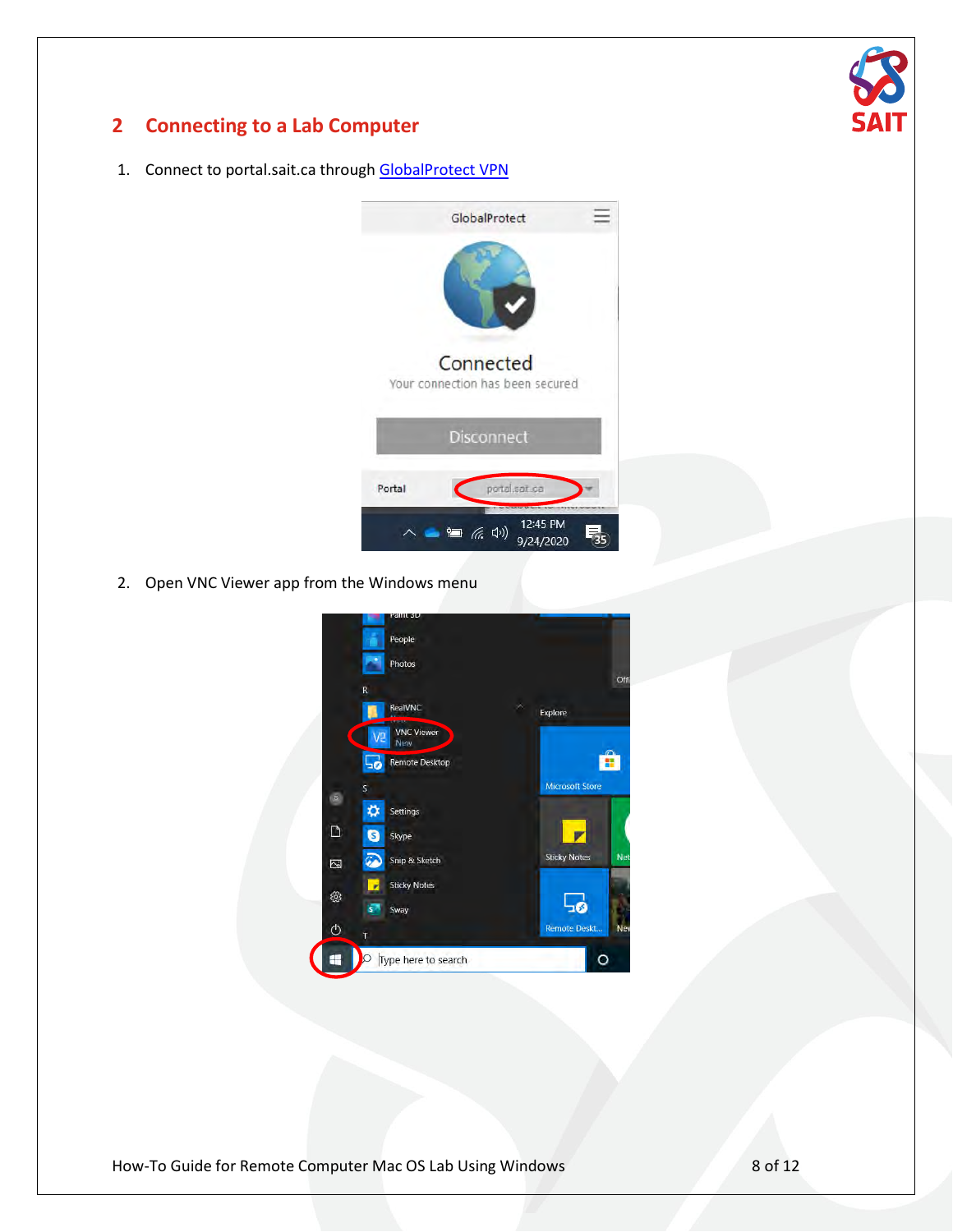3. Copy the name of the computer that you want to connect too



4. Paste the computer name in the connect window and click *"Enter"*

| <b>V2 VNC Viewer</b> |                           |
|----------------------|---------------------------|
| File View Help       |                           |
| <b>VFIC CONNECT</b>  | ict221275.acdm.ds.sait.ca |
|                      |                           |

5. The screen will change as the connection is being established

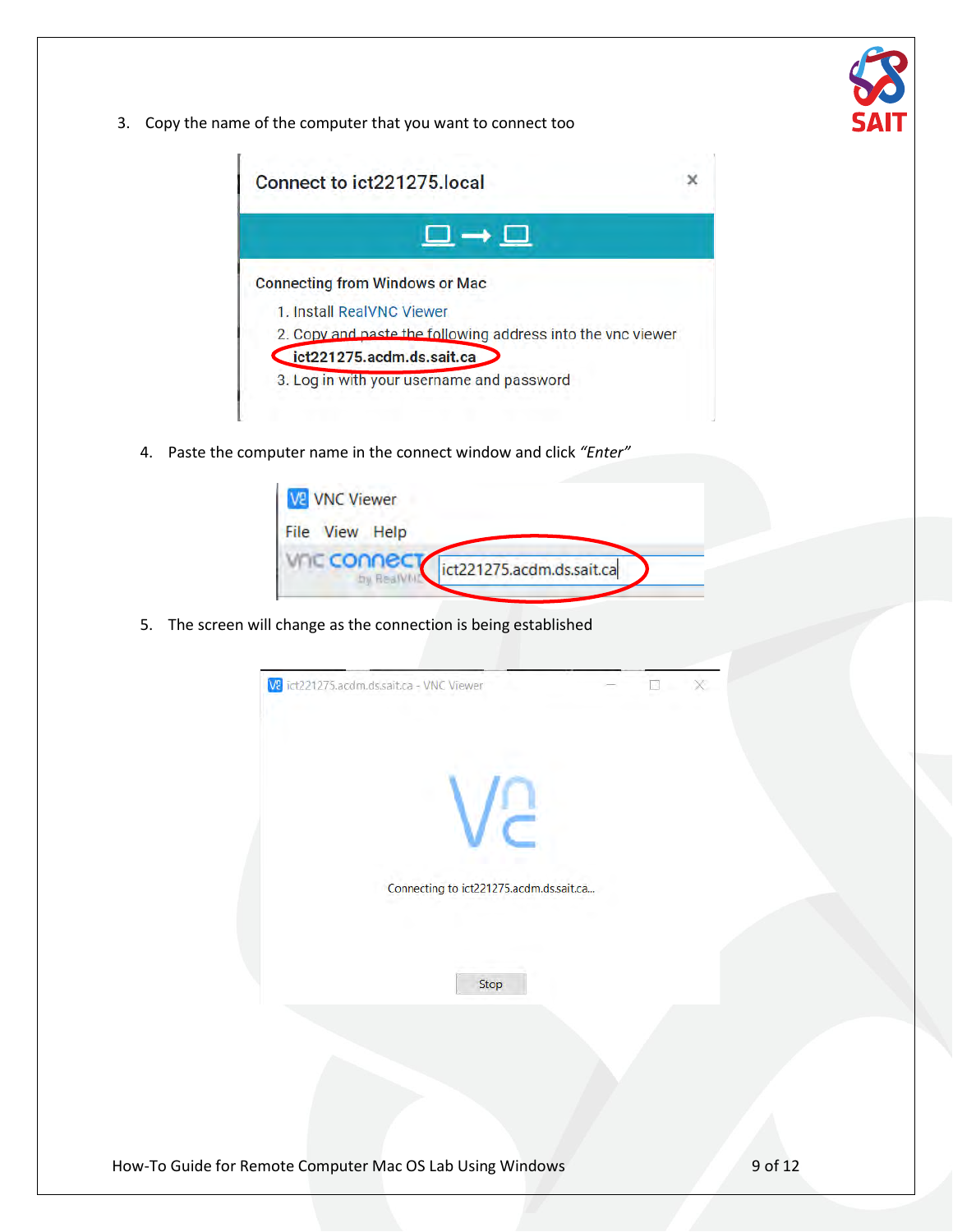

6. A warning may appear, select *"Continue"*. After logging in the server will remember the laptop that you are using

| <b>Duplicate VNC Server identity</b>                                                                                     |                                                                                               |  |  |  |
|--------------------------------------------------------------------------------------------------------------------------|-----------------------------------------------------------------------------------------------|--|--|--|
| VNC Viewer has no record of connecting to this VNC Server, but its<br>identity matches that of another known VNC Server. |                                                                                               |  |  |  |
| <b>VNC Server:</b>                                                                                                       | ICT186886.acdm.ds.sait.ca::5900 (UDP)                                                         |  |  |  |
| Matching VNC Server: [23RJhe-Gs9h8-KsPjmN]                                                                               |                                                                                               |  |  |  |
|                                                                                                                          |                                                                                               |  |  |  |
| Catchphrase:                                                                                                             | Miguel monkey hope. April flash fantasy.                                                      |  |  |  |
| Signature:                                                                                                               | 91-45-f2-db-a5-fc-f1-29                                                                       |  |  |  |
|                                                                                                                          | Are you sure you want to connect? You won't be warned about this again.<br>Continue<br>Cancel |  |  |  |

7. Enter *"SAIT@cc3ss2M@c"* as the password. Then select *"OK"*

| Authentication    |                                                                                 |                  |
|-------------------|---------------------------------------------------------------------------------|------------------|
|                   | <b>Authenticate to VNC Server</b><br>ict221275.acdm.ds.sait.ca::5900 (UDP)      |                  |
|                   | <b>Enter VNC Server credentials</b><br>(Hint: NOT your RealVNC account details) |                  |
| Username:         |                                                                                 |                  |
| Password:         |                                                                                 |                  |
| Remember password |                                                                                 | Forgot password? |
|                   | Catchphrase: Break harvest native. Century Miranda orca.                        |                  |
| Signature:        | d7-ee-de-94-ad-c9-b2-e7                                                         |                  |
|                   | OК                                                                              | Cancel           |
|                   |                                                                                 |                  |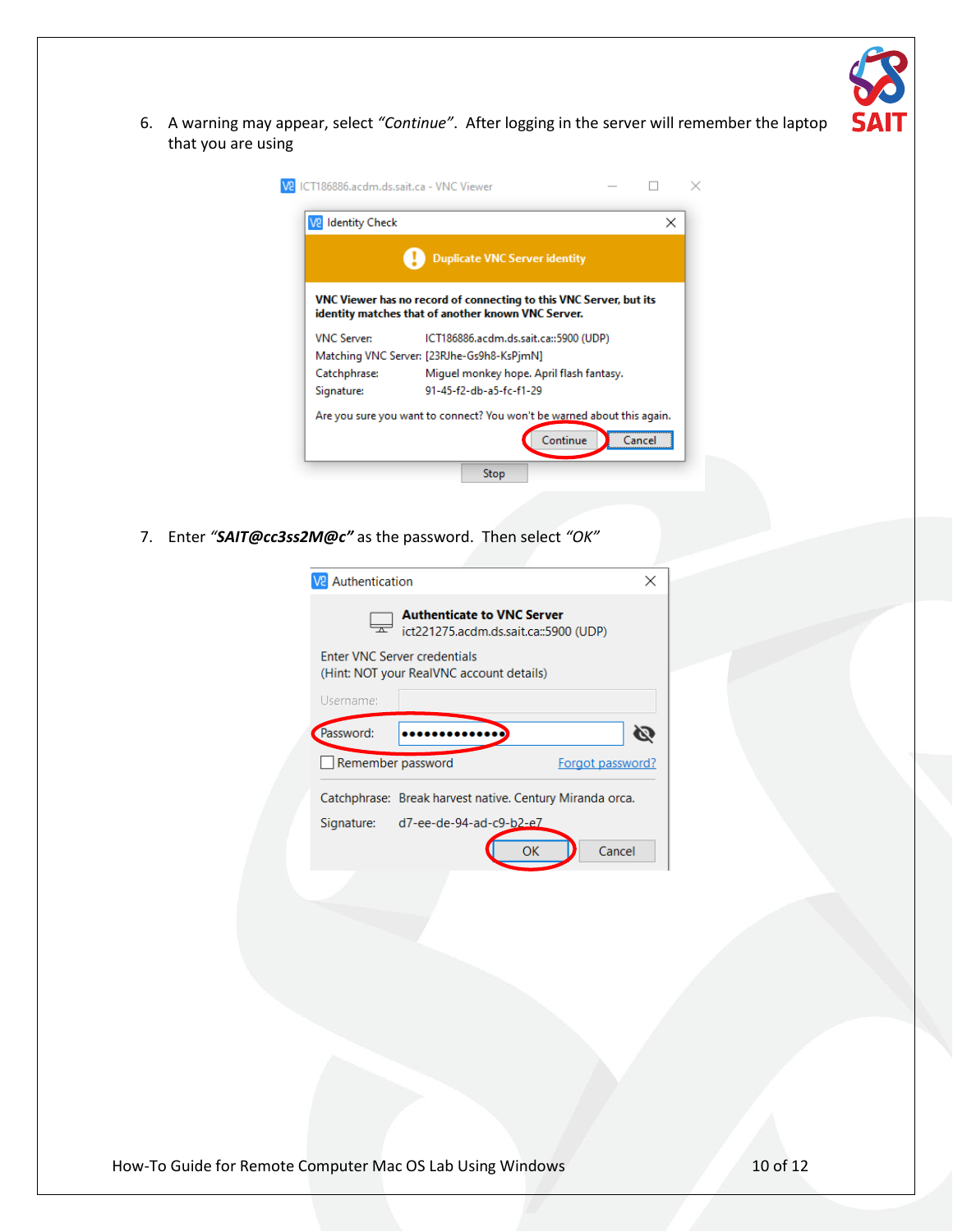

8. The domain login screen will appear



9. Log in with your SAIT credentials